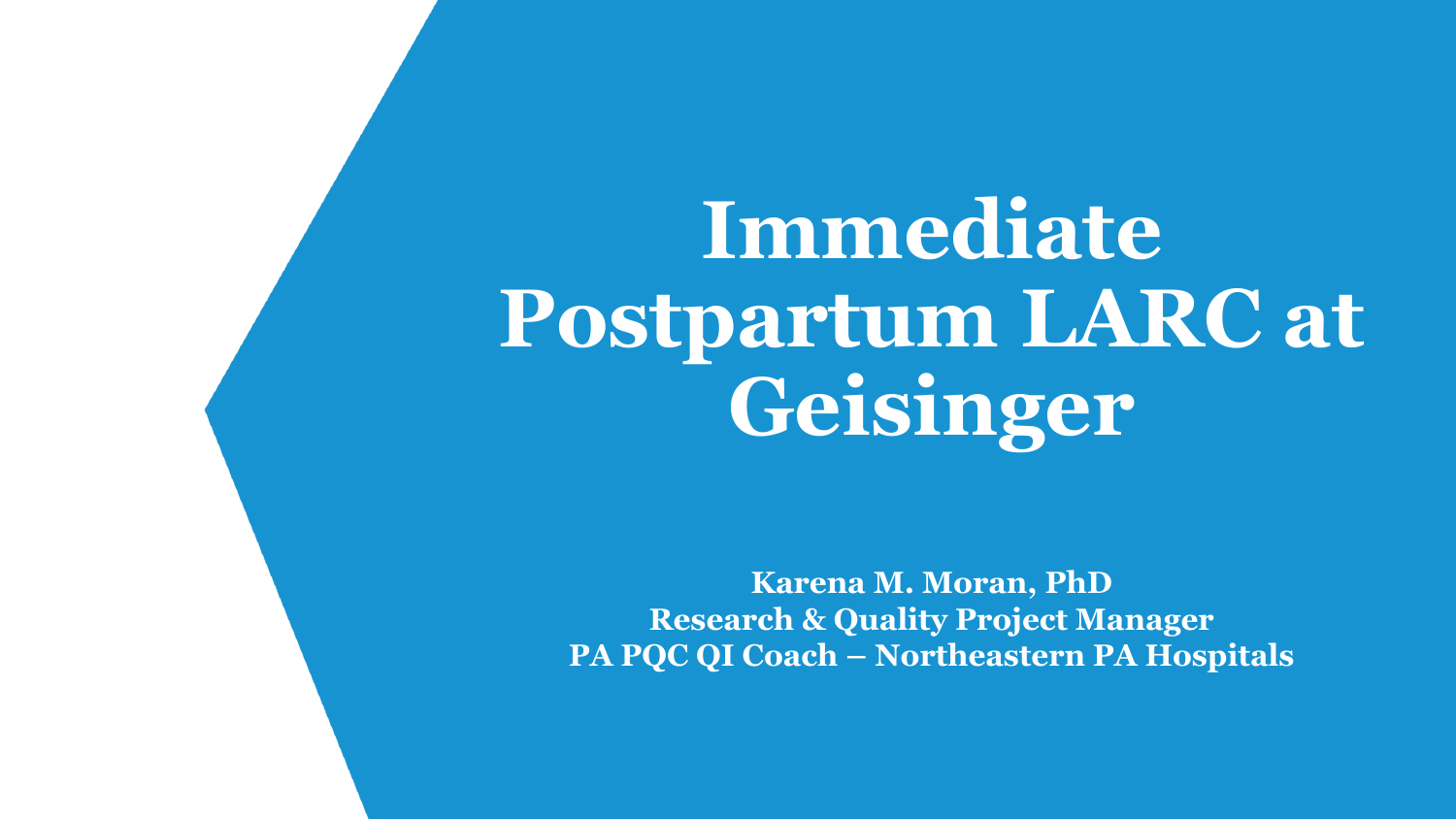## **Timeline**

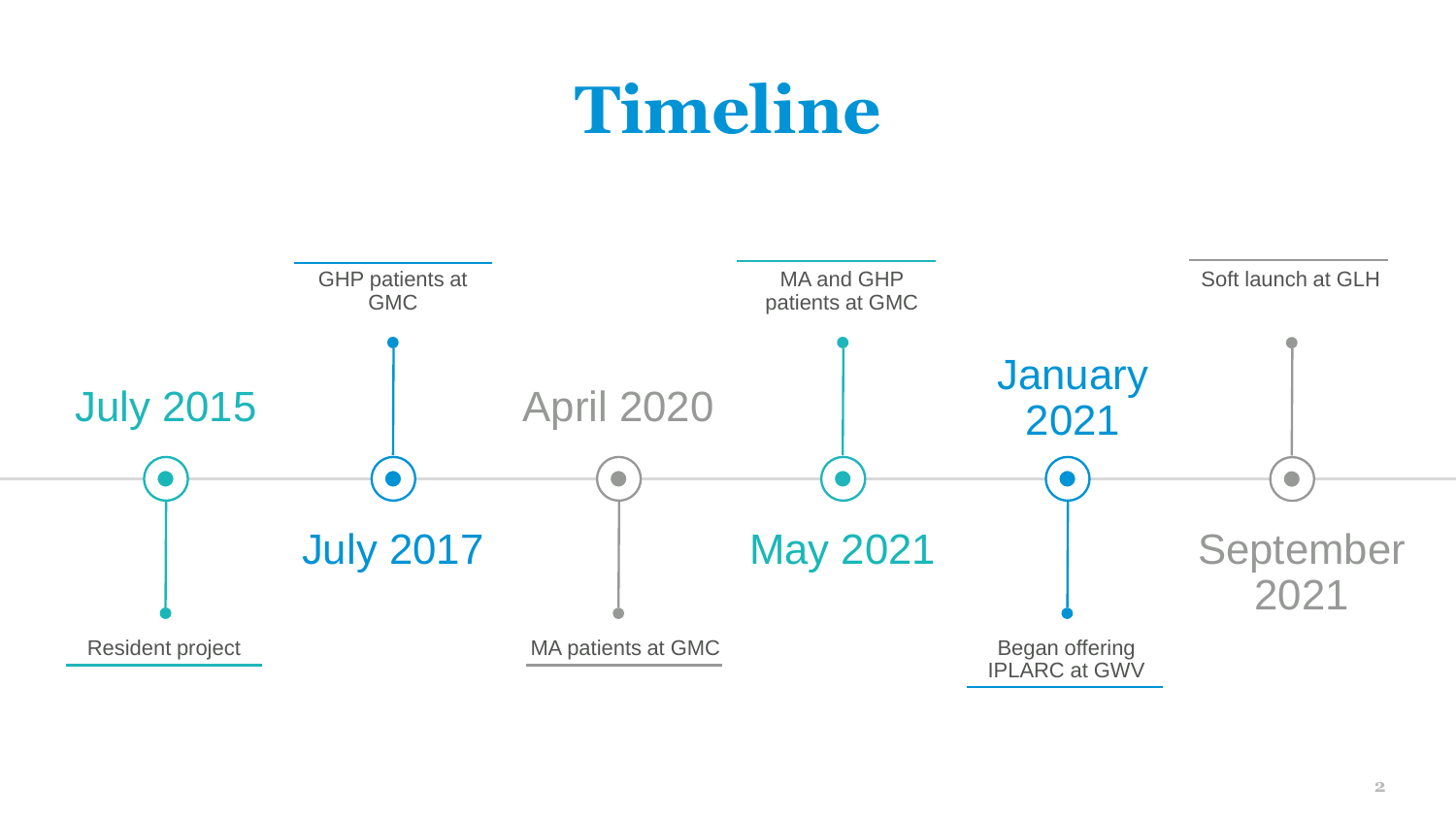## **Provider Concerns**









**Expulsions IUD Aversion After Expulsion**

**Postpartum Appointment Attendance**

**Breastfeeding**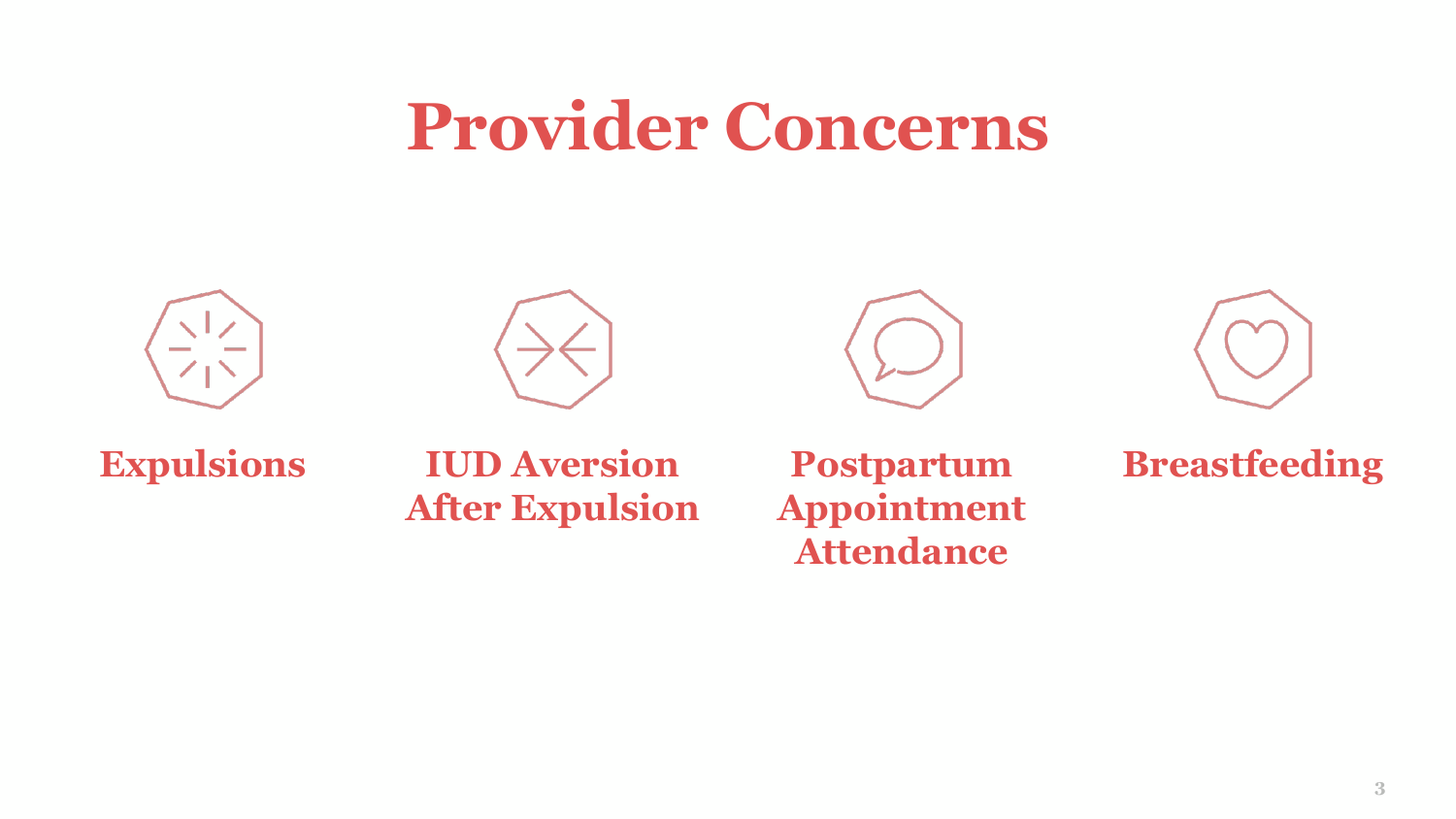



|                     | <b>IUDs</b><br>Placed | IUDS<br><b>Expelled</b> |
|---------------------|-----------------------|-------------------------|
| 2020 Q <sub>2</sub> | 13                    | $\overline{4}$          |
| 2020 Q3             | $\overline{4}$        | $\Omega$                |
| 2020 Q4             | 11                    | 1                       |
| 2021 Q1             | 21                    | $\Omega$                |
| 2021 Q2             | 17                    | $\overline{2}$          |
| 2021 Q3             | 17                    | 3                       |
| <b>2021 Q4</b>      | 24                    | $\Omega$                |

|                | IUDS<br>Placed | IUDS<br><b>Expelled</b> |
|----------------|----------------|-------------------------|
| <b>2020 Q2</b> |                |                         |
| 2020 Q3        |                |                         |
| 2020 Q4        |                |                         |
| 2021 Q1        | $\mathbf Q$    | $\overline{4}$          |
| 2021 Q2        | 23             | $\mathbf 1$             |
| 2021 Q3        | $\mathbf Q$    | O                       |
| <b>2021 Q4</b> | 12             | ∩                       |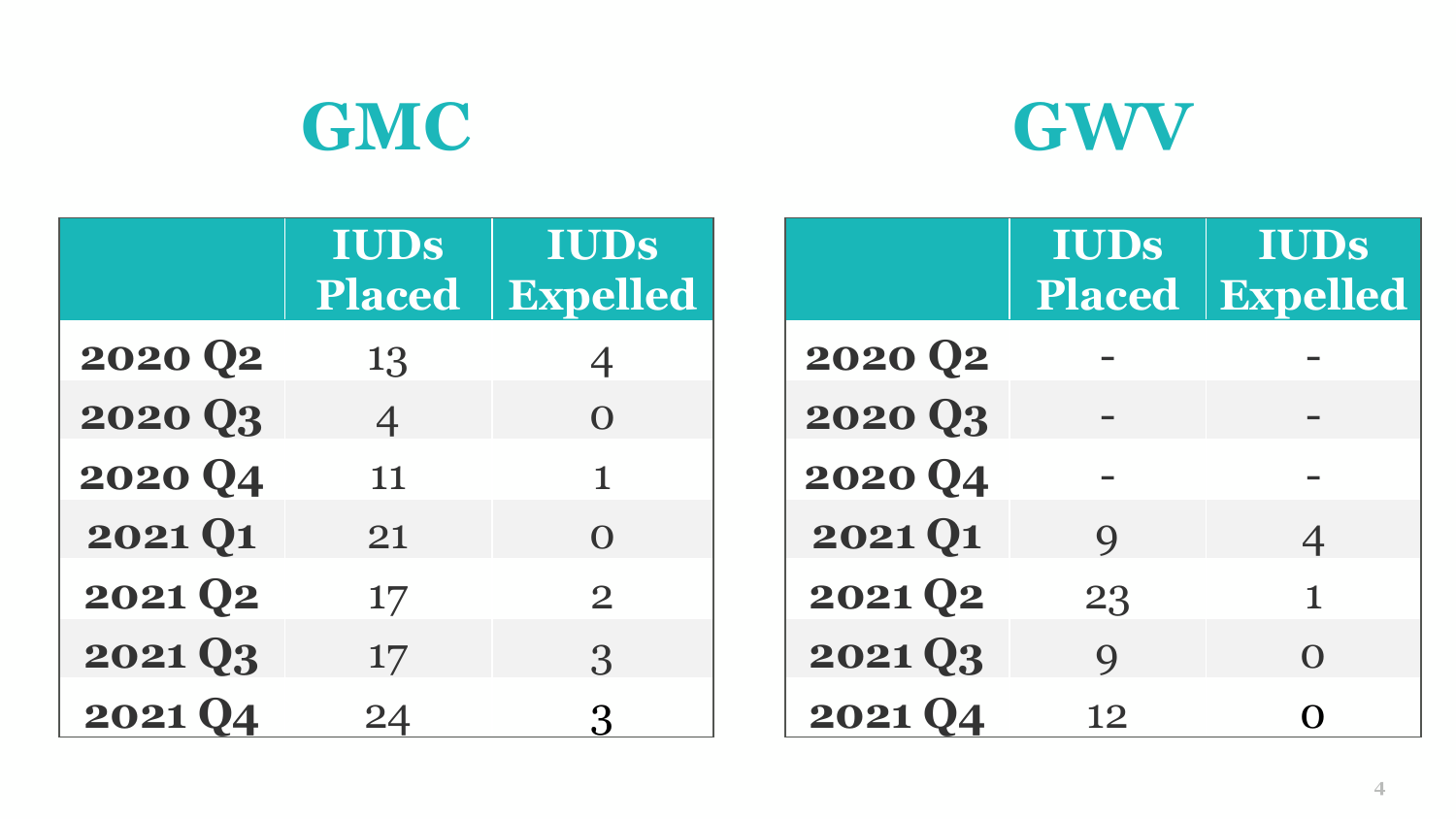## **Cumulative Rate of Immediate PP IUD Expulsion within 8 weeks at GMC**

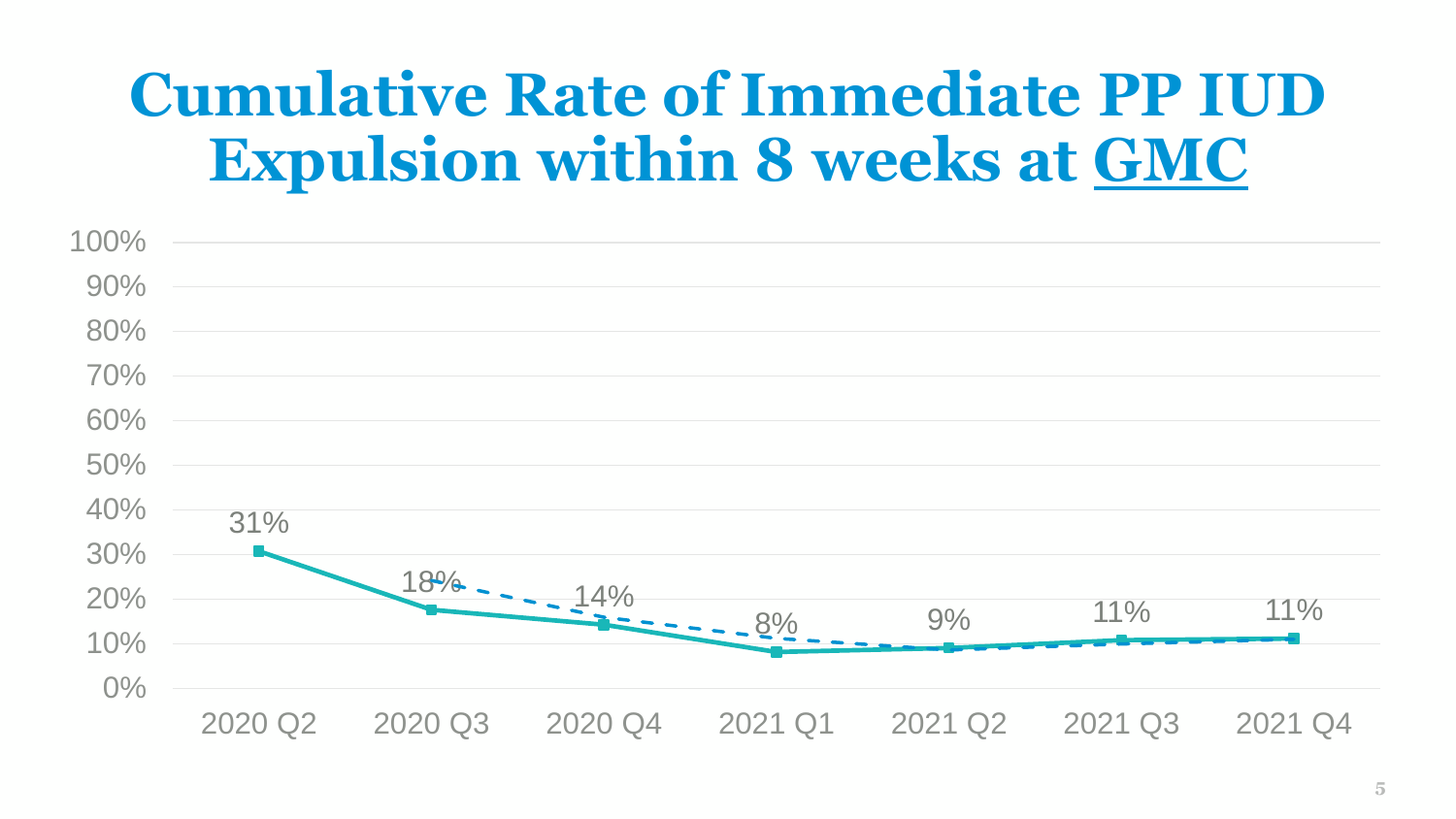## **Cumulative Rate of Immediate PP IUD Expulsion within 8 weeks at GWV**

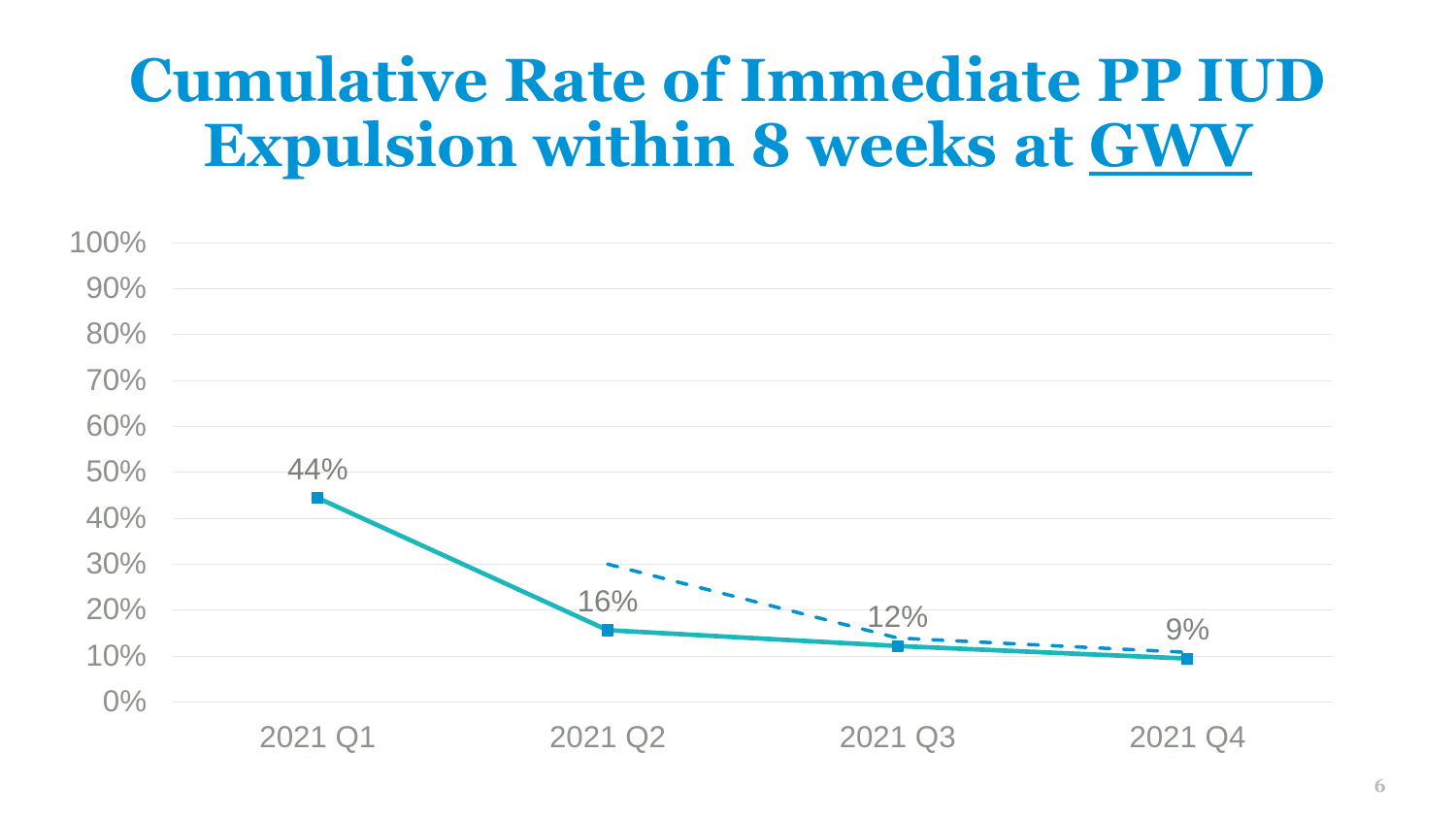## **New Contraceptive Choice for Patients with IUD Expulsion**

## **Total expulsions**: 18

- $IUD 10$
- Implant  $-2$
- $P[1] 1$
- Ring  $-1$
- Tubal  $-1$
- No showed visit 3

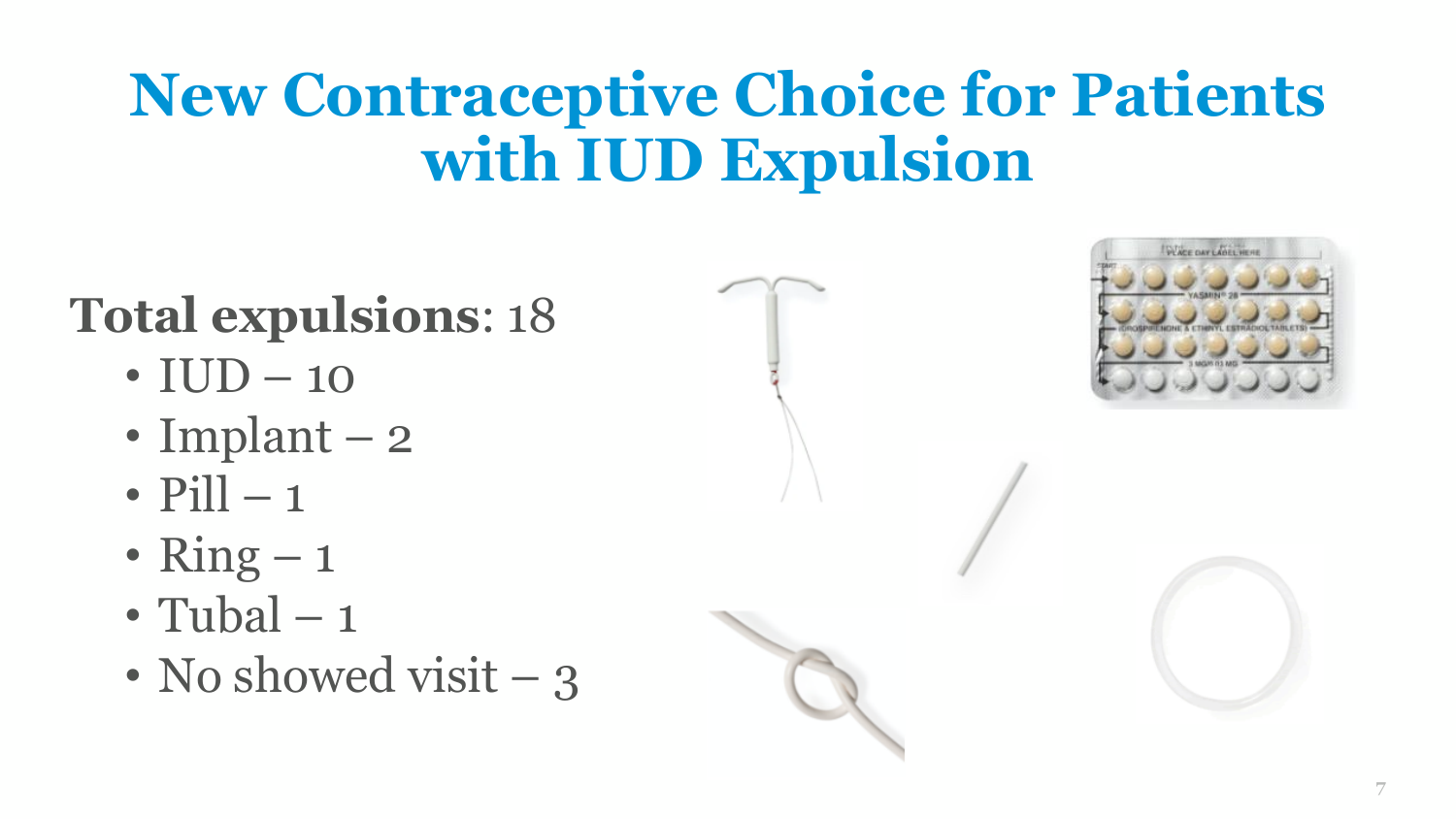## **Postpartum Appointment Attendance Rate for Patients Receiving Immediate Postpartum IUD**

**GMC GWV**

April 2020-December 2021

- $N = 108$
- Attended  $= 76$
- Rate =  $70\%$



### January-December 2021

- $N = 53$
- Attended  $= 42$
- Rate =  $79\%$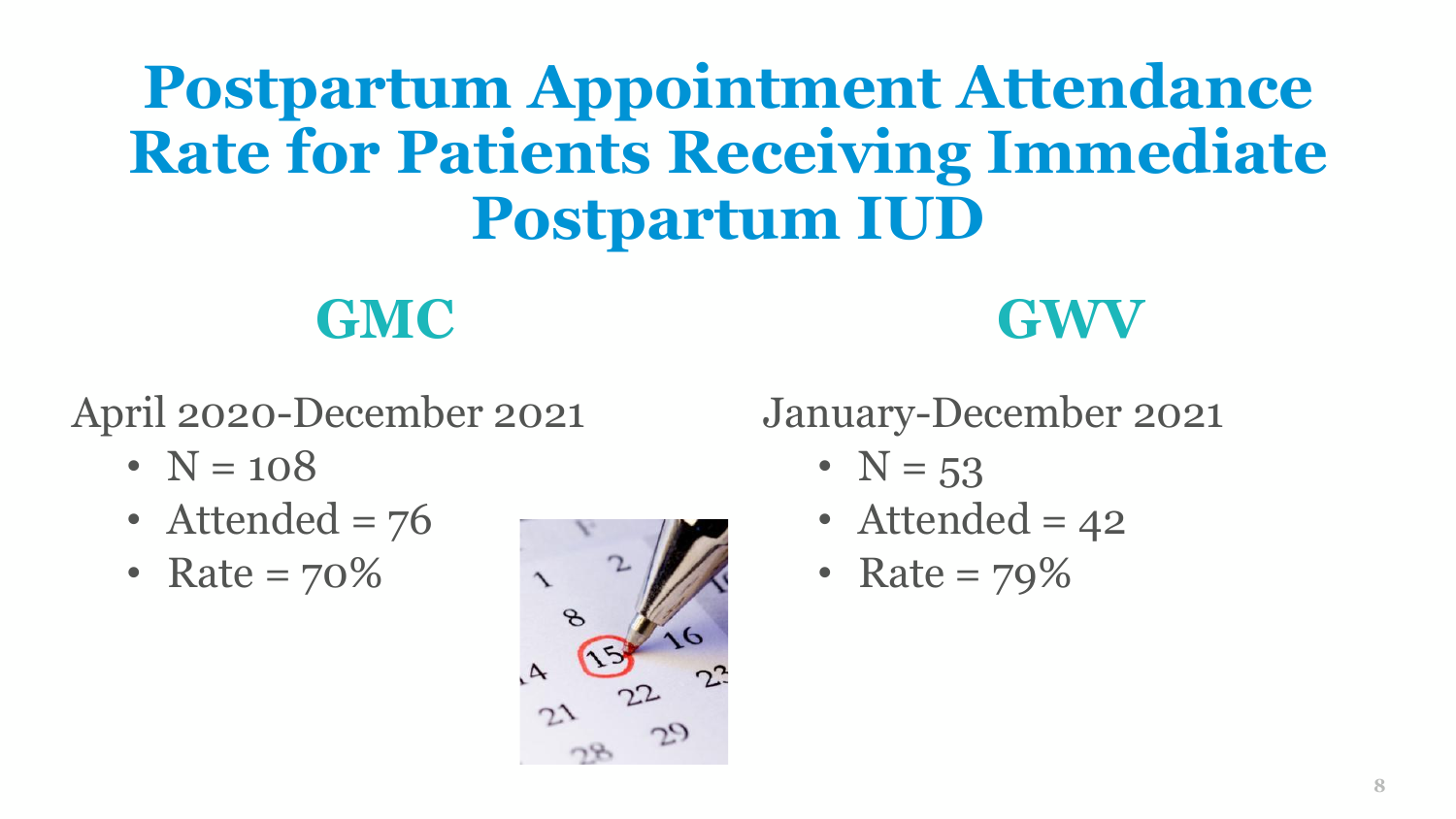# **2022 IPLARC Goals**

• Expand IPLARC to all other hospitals in the system

#### **Availability Breastfeeding**

- Improved documentation of intention
- Examine intention vs. continuation at PP visit

#### **Monitoring**

- Expulsion rates
- New contraceptive choice
- PP visit show rates